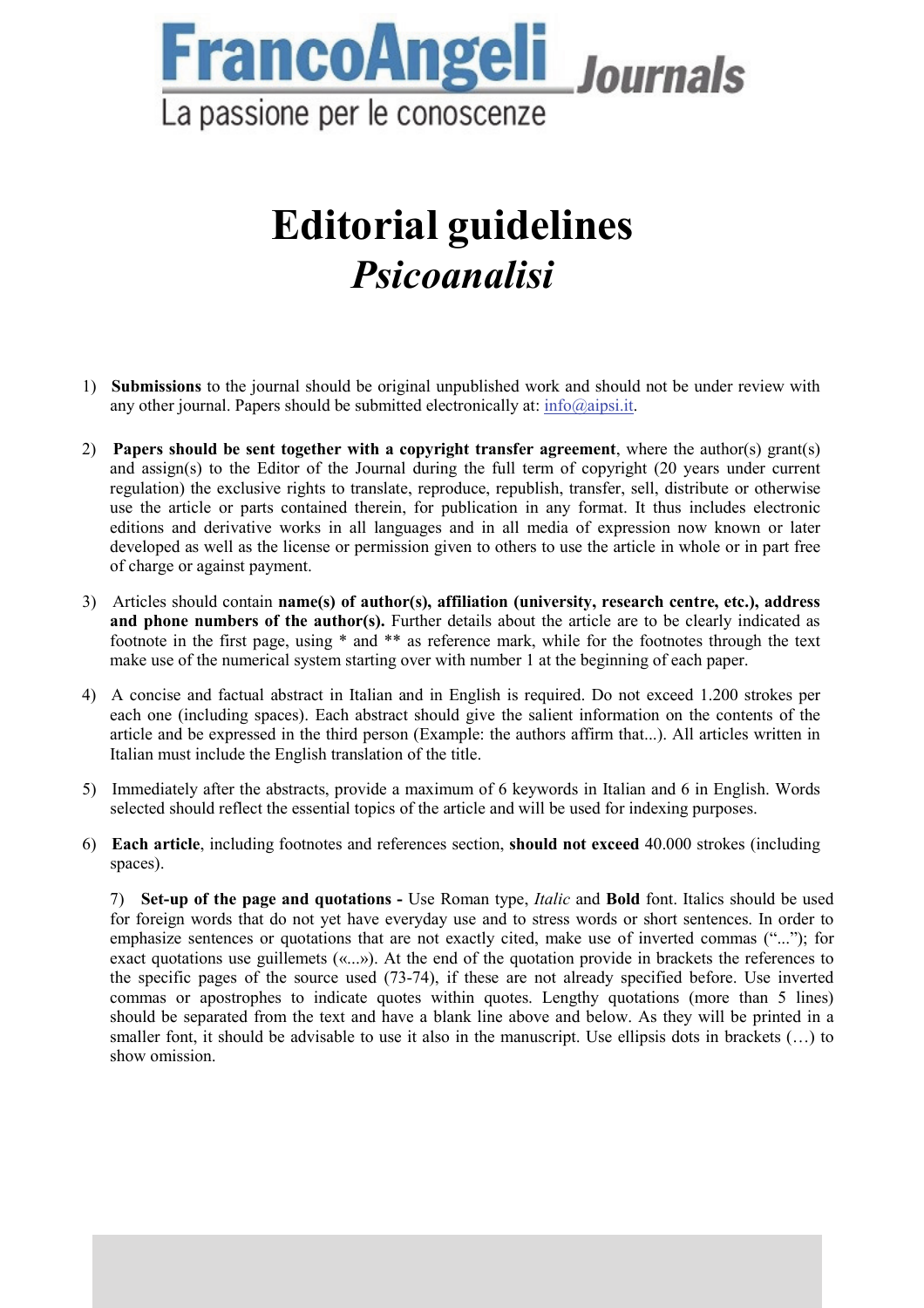# **FrancoAngeli** Journals La passione per le conoscenze

# 8) **Font Type**

- **Text:** Times New Roman at a size 11 points, justified, single spacing, paragraph indent 0,5 cm, use automated widow control.
- **Title of the article:** Times, size 14, flush left.
- **Title of the section:** Times, size 11, bold, flush left, 2 double spacing above and 1 below.
- **Title of subsection:** Times, size of the text, flush left, 2 double spacing above and 1 below.
- **Page number:** Times, Italic, size of the text, centered, no indent or frame.
- **Footnotes:** placed at the bottom of the page, Times, font at size 9 points, one spacing, indent 0,5 cm, numbering sequentially to footnote 1, without references.
- **References**: Times, font at size 9 points, one spacing, hanging indent 0, 5.
- **Heading and footer:** Times, font at size 9 points.
- **Footer:** on the first page of each article cite the title of the journal, the number and the year of publication (*Società e storia* 119, 2008).
- **Heading:** it may include the name of the author(s) on the left pages (even), the title of the article or of the section on the right pages (odd).
- 9) **References embedded in the text:** cite only the last name of the author followed by one space and then the year of the first publication of the work in its original language in round brackets.
	- Example: Freud (1899) said that.... or insert the last name of the author followed by comma, one space and the year of publication in round brackets.
	- Example: (Freud, 1899). Page number, if known, follows the year in brackets and does not go into the reference section.
	- Example: (Loewald, 1980, p. 56 ). If the page number refers to the original date of the work and not to the Italian translation listed in the references section, add "original edition." (Loewald, 1980, p. 56 original edition.). If the reference section contains more than one translation, specify the year of the translation which you are referring to.
	- Example: (Loewald, 1980, p. 97 It. trans. 1994)

If there is more than one reference to the same author(s) and year, use the year and a, b, etc. Use comma to separate references and not pages, if given, when listing a string of references of the same author(s). If there are more authors, use semicolon to separate them within the same brackets. When there are two authors, cite both last names joined by and. If there are three authors, cite them all and join the last two by and; if there are more than three authors, refer to the first one followed by *et al* in Italic. See following examples:

- Freud (1899) said that
- According to the theory of dreams (Freud, 1899)
- The principles of the cognitive therapy (Beck *et al.,* 1979) affirm that...
- Kernberg (1981, p. 35) says textually that...
- Eissler (1953) wrote that «Every introduction of a parameter incurs the danger that a resistance has been temporarily eliminated without having been properly analyzed» (p. 65).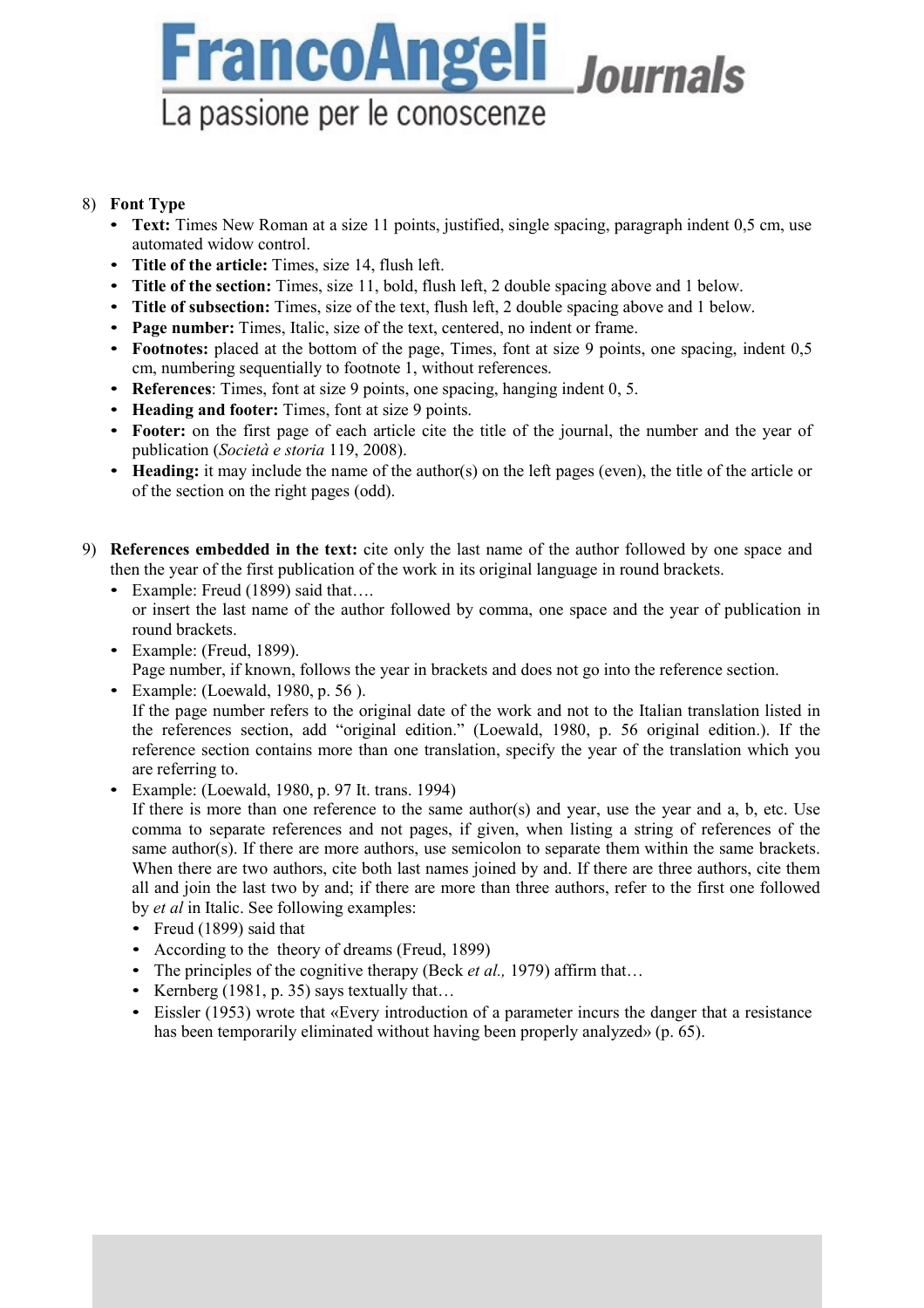

10) **Reference section:** the complete reference list of the authors comes at the end of the article and consists of an unnumbered section sorted alphabetically according to their last name; for each author follow the year of publication of his works. If works were published in the same year use letters a, b, c. If there are two authors with the same last name (for example Melanie Klein and George S. Klein), cite them alphabetically according to the order of their first name; if the last names and the initials of their first names are the same, use their full name: first and last name and also middle initial (for example Daniel N. Stern and Donnel B. Stern). After the last name and the initial of the first name, cite the year in brackets followed by a full stop.

Example: Freud S. (1910).

Avoid spaces between first name initial and middle initial. Example Kernberg O.F.

Should a text have many authors/editors, you have to cite them all. The editor(s) name is followed by brackets with ed. or eds. Please quote only what it is contained in the article. If the publication year is different from that of the original one, cite it after the name of the publisher, otherwise it is enough to put the year in brackets at the beginning of the entry, immediately after the name of the author. References should be written following some common examples shown below.

#### Volume

- Author A. (year). *Volume Title*. Place: Publisher name.
- Beck A.T., Rush A.J., Shaw B.F. and Emery G. (1979). *Cognitive Therapy of Depression*. New York: Guilford Press (trad. it.: *Terapia cognitiva della depressione*. Torino: Boringhieri, 1987).

Editor(s) of a book

- Author A. (ed.) (year). *Volume Title*. Place: Publisher.
- Merini A., a cura di (1977). *Psichiatria nel territorio*. Milano: Feltrinelli.
- Author A, Author B (eds.) (year) *Volume Title*. Place: Publisher. Boltanski L., Claverie E., Offenstadt N. and Van Damme S., a cura di (2007). *Affaires, scandales et grandes causes. De Socrate à Pinochet*. Paris: Stock.

Chapter in a book

- Author A. (year). Chapter title. In: Author B (ed.) *Volume Title*. Place: Publisher.
- Liotti G. (1985). Un modello cognitivo-comportamentale dell'agorafobia. In: Guidano V.F. e Reda M.A., a cura di, *Cognitivismo e psicoterapia*. Milano: FrancoAngeli.
- Beebe B. (1983). Mother-infant mutual influence and precursors of self and object representation. In: Masling J., editor, *Empirical Studies of Psychoanalytic Theories. Vol. 2*. Hillsdale, NJ: Analytic Press.

## Journal article

- Author A. (year). Article title. *Journal*, vol: 00-00. DOI: 000000000
- Ferrandes G., Mandich P. (2012). Riflessioni sulla medicina predittiva e sulla necessità di integrazione delle discipline: proposta di un modello di consulenza genetica integrata*. Psicologia della salute*, 3: 11-28. DOI: 10.3280/PDS2012-003002.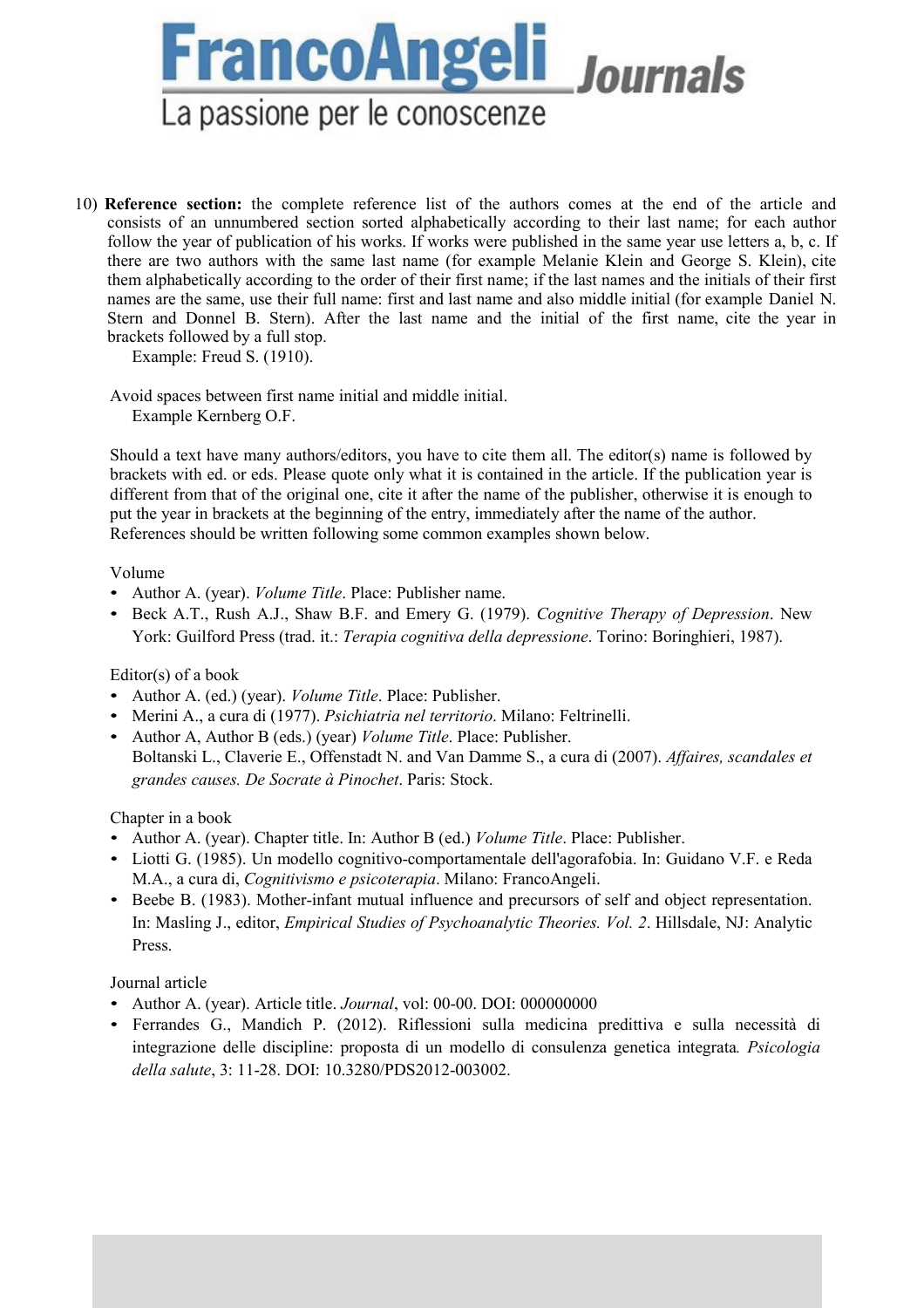Authors should indicate the Doi of all the articles in journals included in the references. Doi can be

**FrancoAngeli** Journals

obtained at the following address: https://doi.crossref.org/simpleTextQuery. Otherwise, they may also be found on Google.

Mimeo

• Author A. (year). Article title. Presented at *meeting name*, location.

La passione per le conoscenze

• Benedetti G. (1988). "Intervento nel dibattito sulla relazione di John Gunderson al Convegno Internazionale *New Trends in Schizophrenia*", Bologna, 14-17 aprile (incisione su nastro).

Website

- Follow the guidelines for printed volumes and articles, adding: text available at the website…….and the date
- 11) **Figures, tables and graphs:** they should be embedded into the text and allow further editing. Subtitles should be in Arial, font at size 9 points, Italic, flush left.

Tables are in Times, at size  $8 - 9$ , heading between two lines (see example)

|       | Men  | Women | Total |  |
|-------|------|-------|-------|--|
| Abcde | 48,1 | 44,1  | 46,1  |  |
| Fghi  | 44,7 | 44,3  | 44,5  |  |
| Lmno  | 7,2  | 11,6  | 9,4   |  |
| Total | 100  | 100   | 100   |  |

*Table 3 – Distribution in %*

#### 12) **Punctuation**

Leave one space after but not before the following punctuation marks: full stop (.), comma (,), colon (:), semicolon (;), question mark (?), exclamation mark (!), closing guillemets (») and closing inverted commas (");

- 13) **Hyphens** are used when two words modify a third word (a compound adjective).
	- Example: Low-income housing
	- or to join numbers or pages
	- Example: in the years 1970-80.

Hyphens do not have spaces around them.

**En Dashes** are used to stress a nested clause or phrase and to emphasize parenthetical expressions. They want a space before and after.

## 14) **Layout of the text**

Each article should be in A4 size (to select A4, click Page Setup on the File menu).